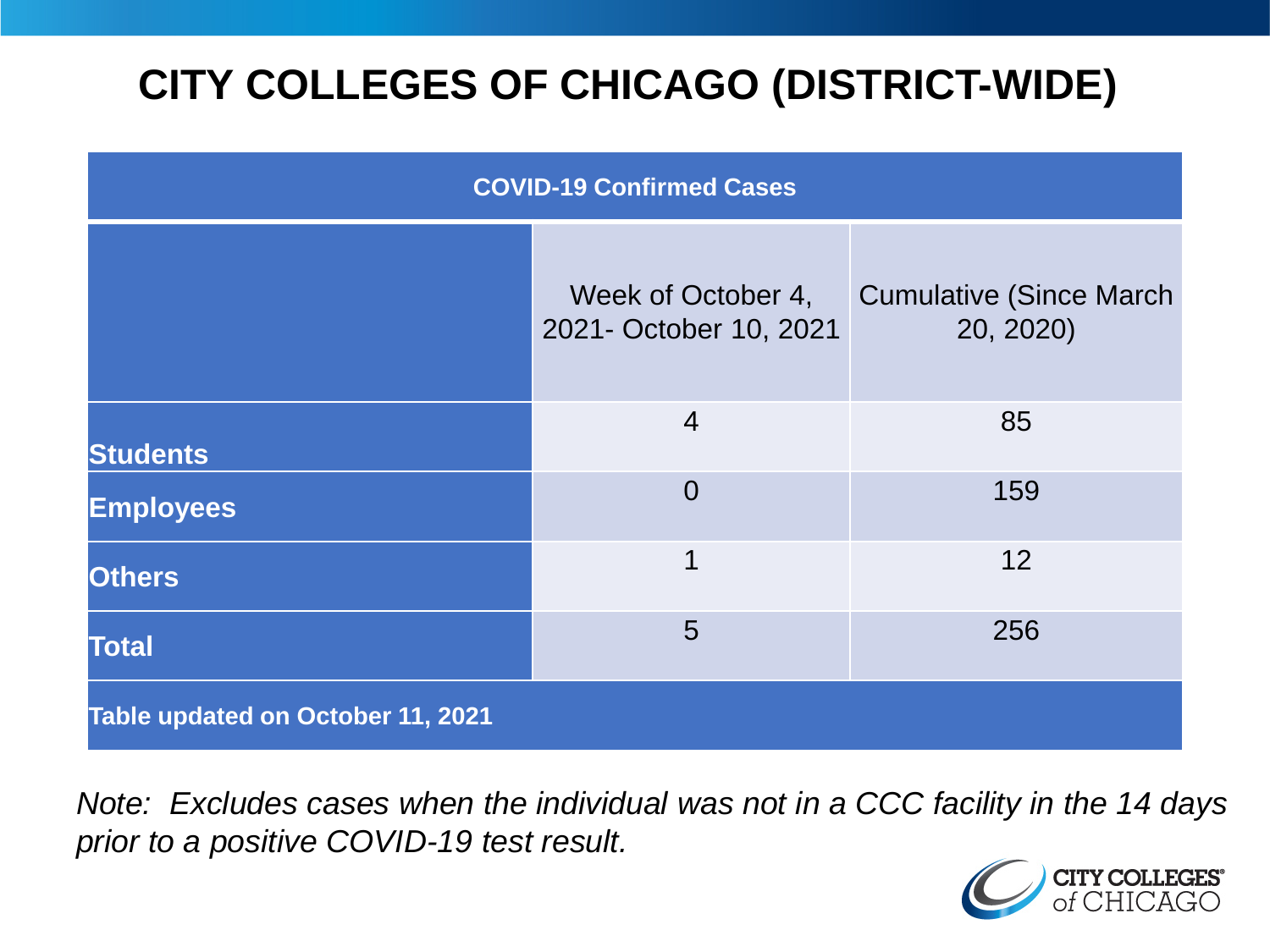### **DALEY COLLEGE**

| <b>COVID-19 Confirmed Cases</b>   |                                              |                                              |
|-----------------------------------|----------------------------------------------|----------------------------------------------|
|                                   | Week of October 4,<br>2021- October 10, 2021 | <b>Cumulative (Since March)</b><br>20, 2020) |
| <b>Students</b>                   | 1                                            | $\overline{7}$                               |
| <b>Employees</b>                  | $\Omega$                                     | 20                                           |
| <b>Others</b>                     | $\Omega$                                     | 1                                            |
| <b>Total</b>                      | 1                                            | 28                                           |
| Table updated on October 11, 2021 |                                              |                                              |

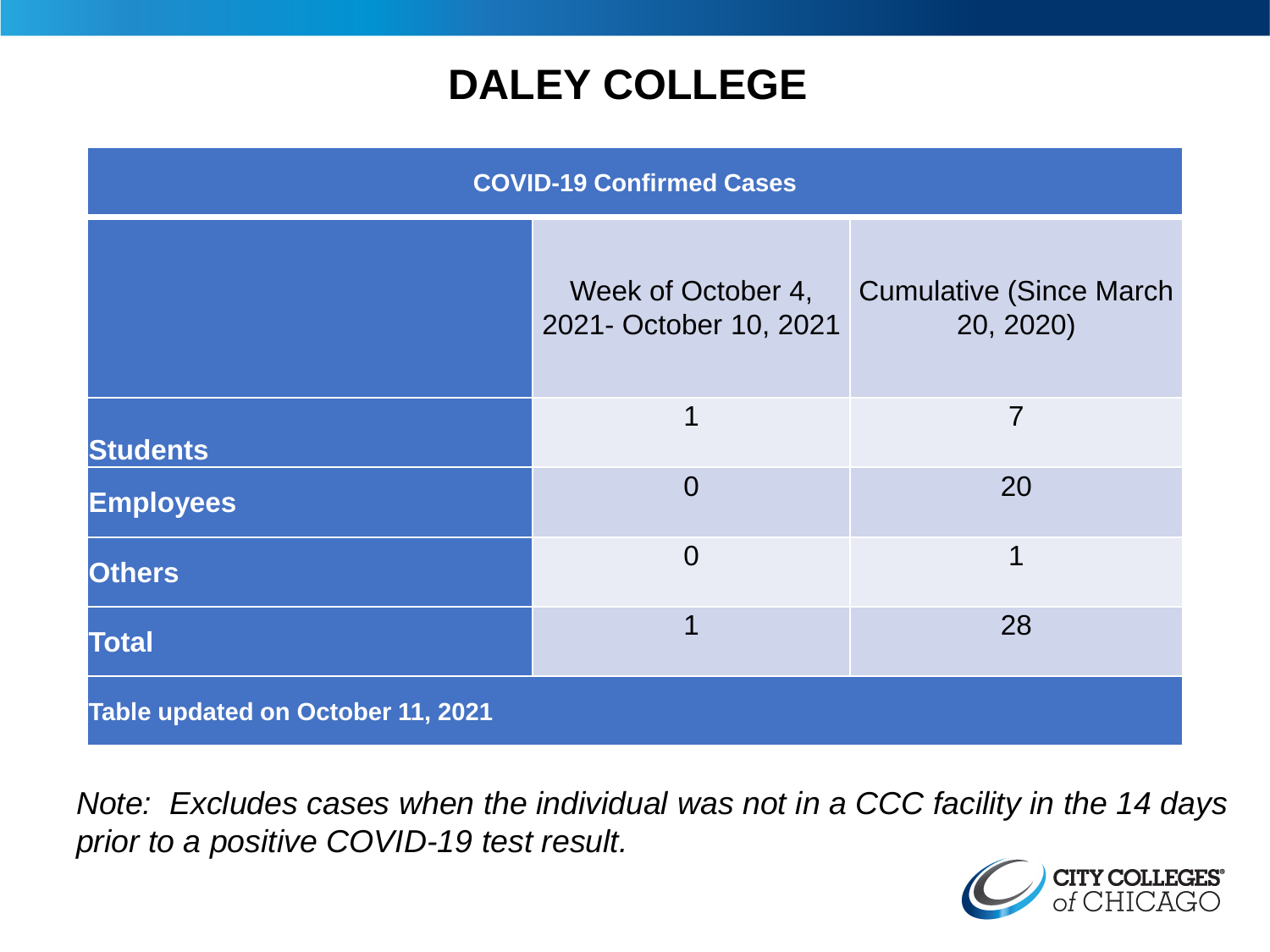### **HAROLD WASHINGTON COLLEGE**

| <b>COVID-19 Confirmed Cases</b>   |                                              |                                              |
|-----------------------------------|----------------------------------------------|----------------------------------------------|
|                                   | Week of October 4,<br>2021- October 10, 2021 | <b>Cumulative (Since March)</b><br>20, 2020) |
| <b>Students</b>                   | $\overline{0}$                               | 14                                           |
| <b>Employees</b>                  | $\Omega$                                     | 14                                           |
| <b>Others</b>                     | $\overline{0}$                               | $\overline{2}$                               |
| <b>Total</b>                      | $\Omega$                                     | 30                                           |
| Table updated on October 11, 2021 |                                              |                                              |

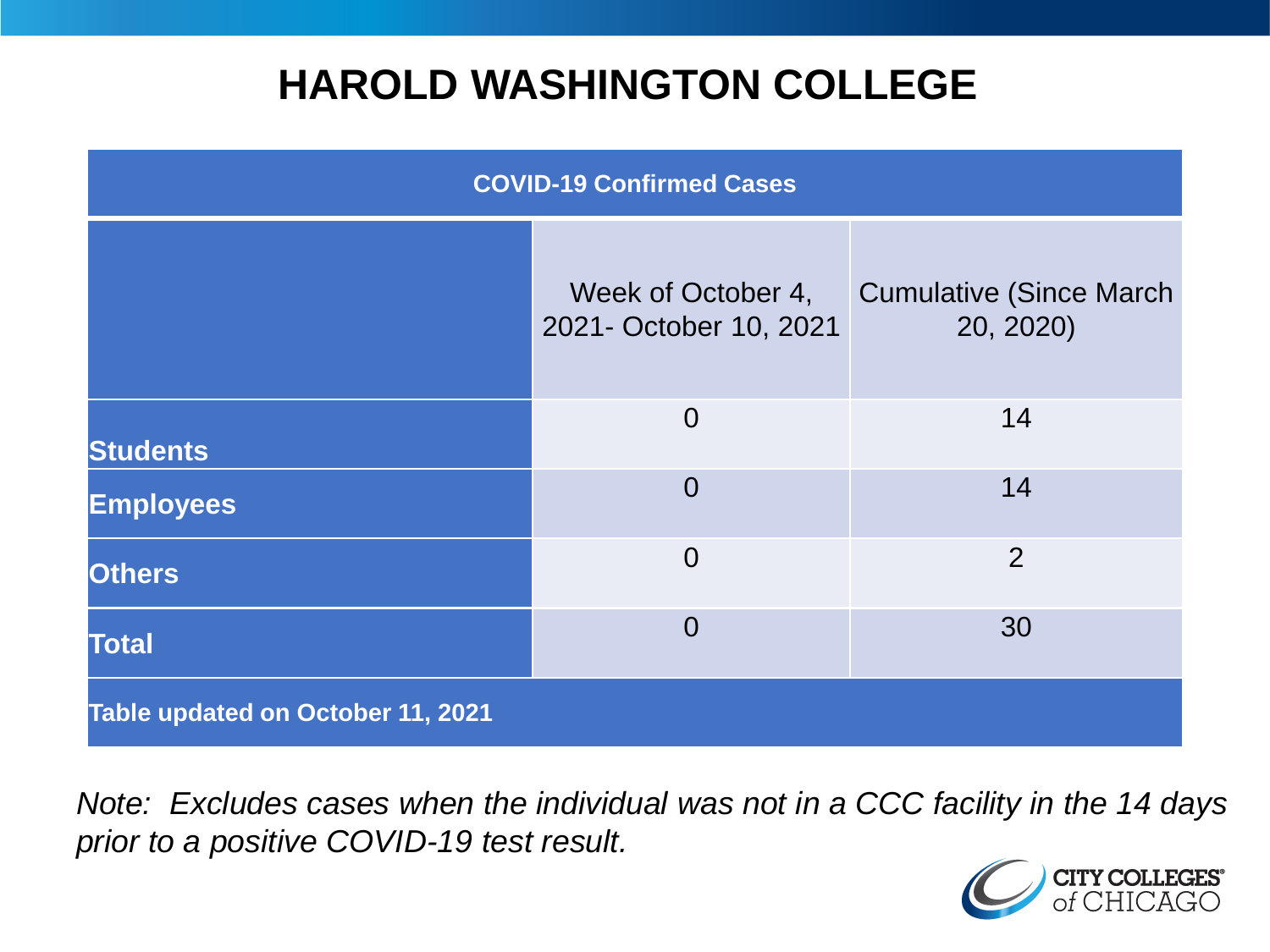### **KENNEDY-KING COLLEGE**

| <b>COVID-19 Confirmed Cases</b>   |                                              |                                              |
|-----------------------------------|----------------------------------------------|----------------------------------------------|
|                                   | Week of October 4,<br>2021- October 10, 2021 | <b>Cumulative (Since March)</b><br>20, 2020) |
| <b>Students</b>                   | $\overline{0}$                               | 9                                            |
| <b>Employees</b>                  | $\overline{0}$                               | 33                                           |
| <b>Others</b>                     | $\overline{0}$                               | 1                                            |
| <b>Total</b>                      | $\overline{0}$                               | 43                                           |
| Table updated on October 11, 2021 |                                              |                                              |

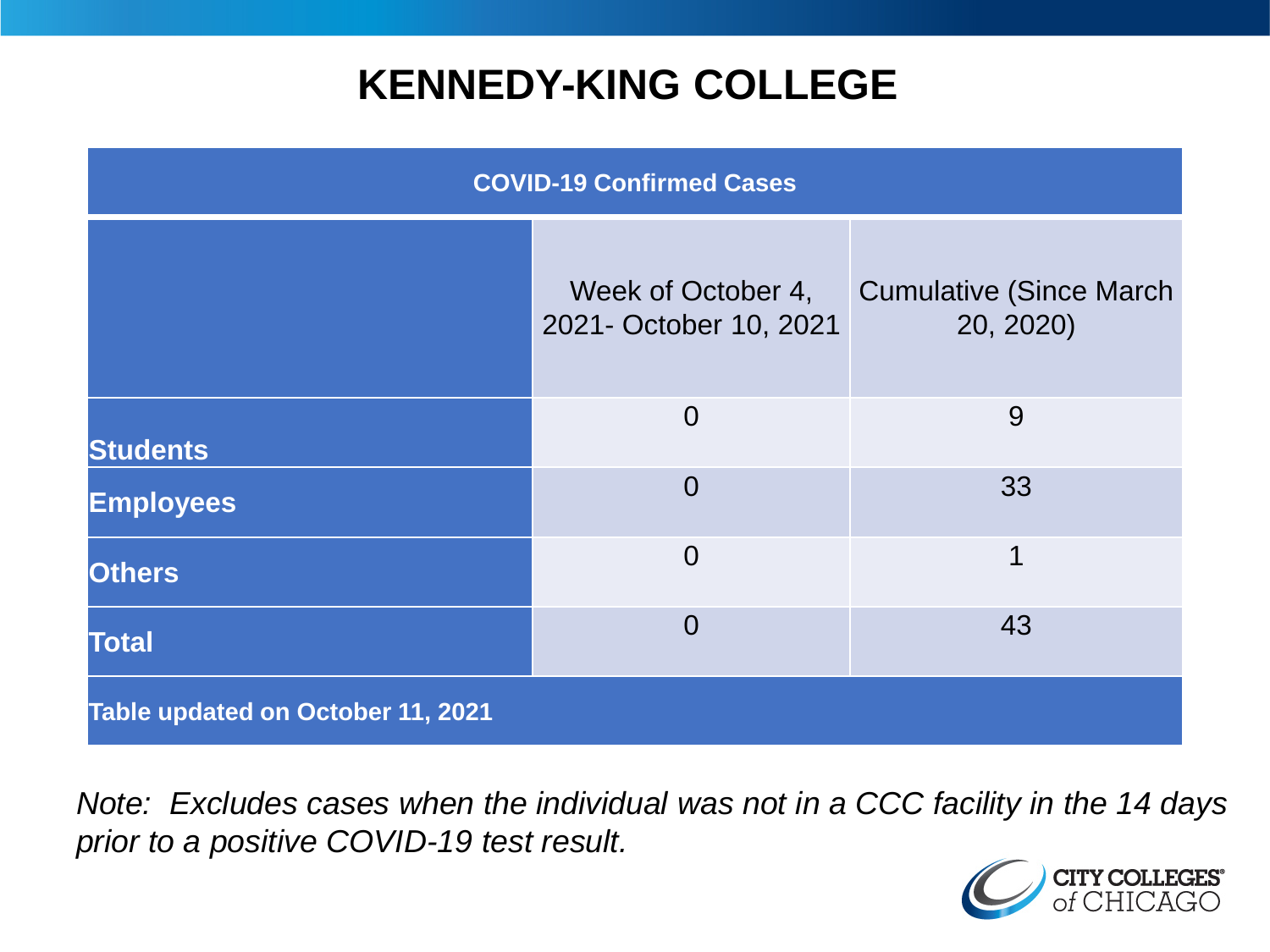# **MALCOLM X COLLEGE**

| <b>COVID-19 Confirmed Cases</b>   |                                              |                                              |
|-----------------------------------|----------------------------------------------|----------------------------------------------|
|                                   | Week of October 4,<br>2021- October 10, 2021 | <b>Cumulative (Since March)</b><br>20, 2020) |
| <b>Students</b>                   | 2                                            | 36                                           |
| <b>Employees</b>                  | $\overline{0}$                               | 30                                           |
| <b>Others</b>                     | $\overline{0}$                               | $\overline{2}$                               |
| <b>Total</b>                      | $\overline{2}$                               | 68                                           |
| Table updated on October 11, 2021 |                                              |                                              |

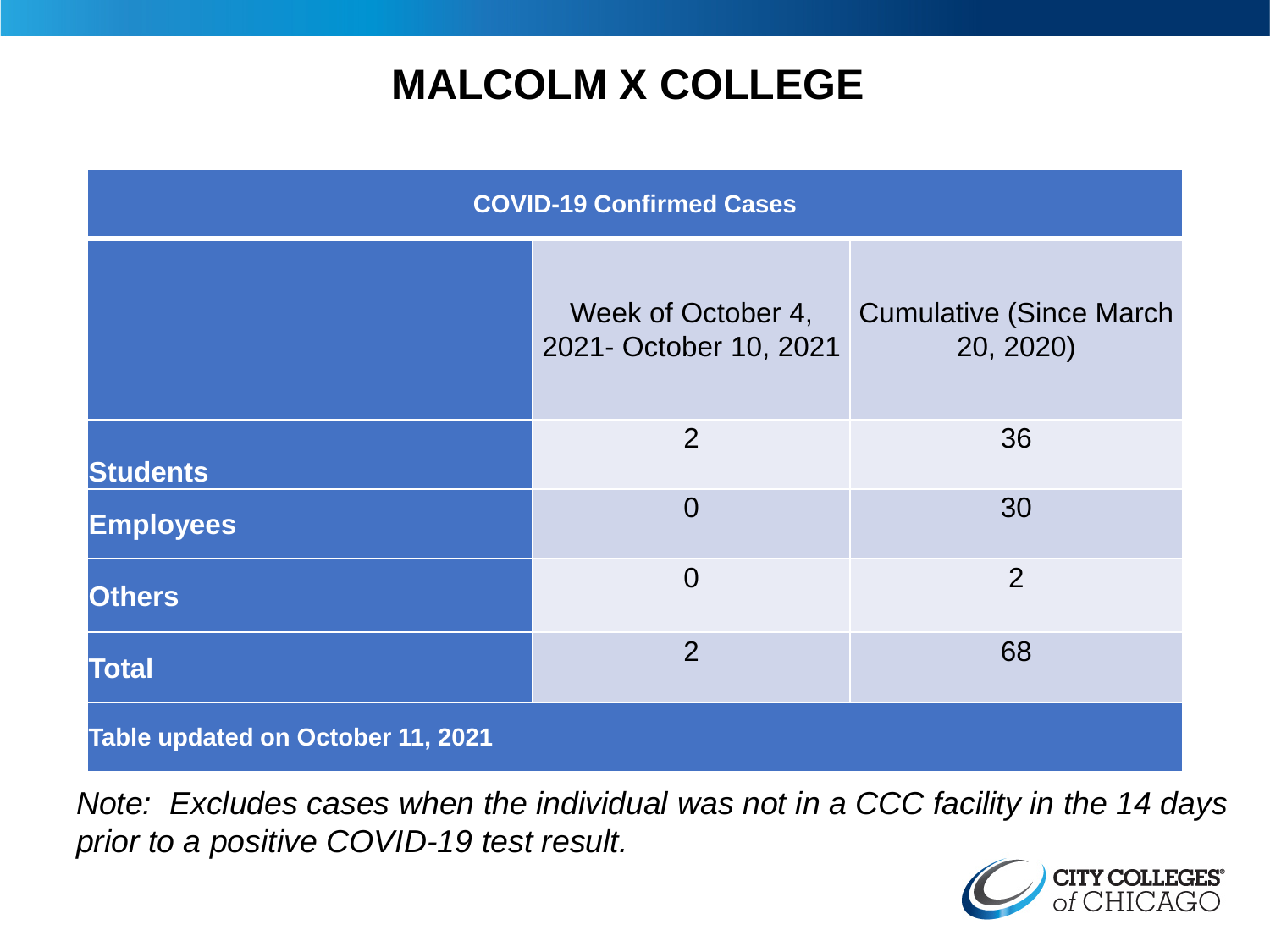# **OLIVE-HARVEY COLLEGE**

| <b>COVID-19 Confirmed Cases</b>   |                                              |                                              |
|-----------------------------------|----------------------------------------------|----------------------------------------------|
|                                   | Week of October 4,<br>2021- October 10, 2021 | <b>Cumulative (Since March)</b><br>20, 2020) |
| <b>Students</b>                   | $\overline{0}$                               | $5\overline{)}$                              |
| <b>Employees</b>                  | $\Omega$                                     | 22                                           |
| <b>Others</b>                     | $\overline{0}$                               | 3                                            |
| <b>Total</b>                      | $\Omega$                                     | 30                                           |
| Table updated on October 11, 2021 |                                              |                                              |

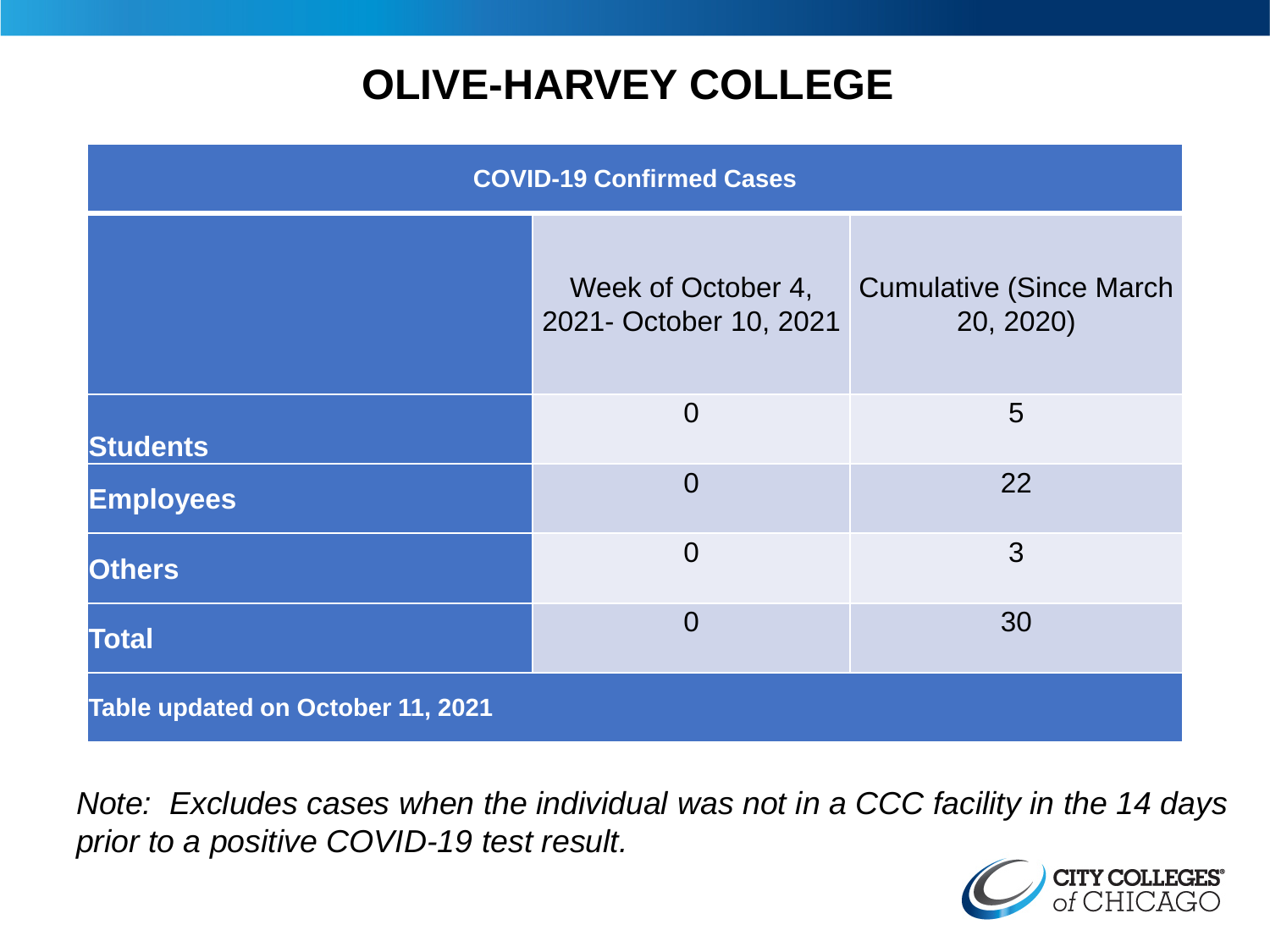### **TRUMAN COLLEGE**

| <b>COVID-19 Confirmed Cases</b>   |                                              |                                              |
|-----------------------------------|----------------------------------------------|----------------------------------------------|
|                                   | Week of October 4,<br>2021- October 10, 2021 | <b>Cumulative (Since March)</b><br>20, 2020) |
| <b>Students</b>                   | $\overline{0}$                               | 6                                            |
| <b>Employees</b>                  | $\overline{0}$                               | 21                                           |
| <b>Others</b>                     | $\overline{0}$                               | $\overline{0}$                               |
| <b>Total</b>                      | $\overline{0}$                               | 27                                           |
| Table updated on October 11, 2021 |                                              |                                              |

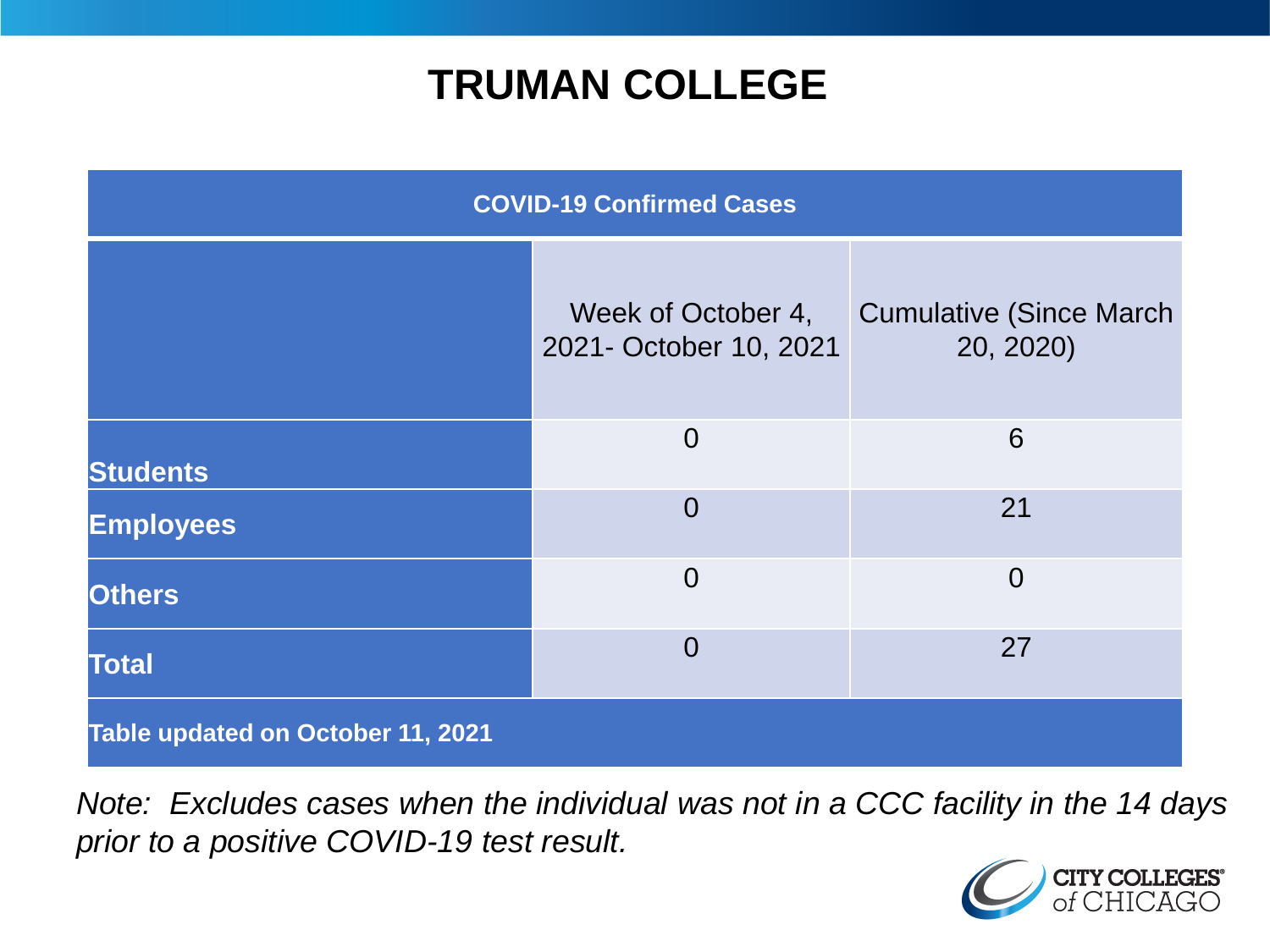### **WRIGHT COLLEGE**

| <b>COVID-19 Confirmed Cases</b>   |                                              |                                              |
|-----------------------------------|----------------------------------------------|----------------------------------------------|
|                                   | Week of October 4,<br>2021- October 10, 2021 | <b>Cumulative (Since March)</b><br>20, 2020) |
| <b>Students</b>                   | 1                                            | 8                                            |
| <b>Employees</b>                  | $\overline{0}$                               | 19                                           |
| <b>Others</b>                     | $\overline{1}$                               | 1                                            |
| <b>Total</b>                      | $\overline{2}$                               | 28                                           |
| Table updated on October 11, 2021 |                                              |                                              |